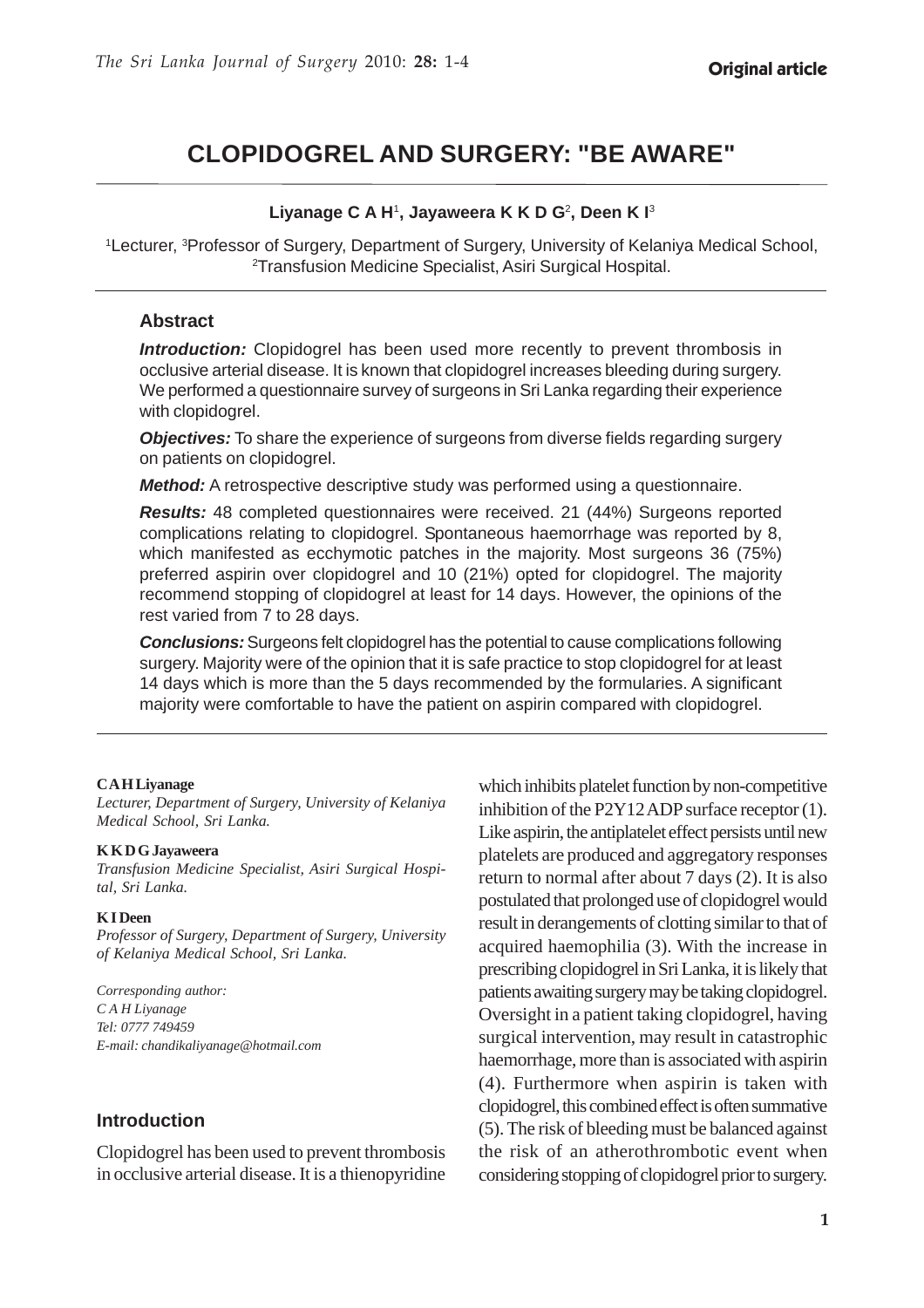We undertook a study to gather experience amongst Sri Lankan surgeons regarding the use and adverse effects of clopidogrel.

## **Objectives**

The objectives of our study were to gather an audit of morbidity and mortality in patients on clopidogrel, to assess surgeons' preference of antiplatelet therapy in the perioperative period and enquire about when individual surgeons preferred cessation of clopidogrel therapy before surgical intervention.

## **Methods**

A questionnaire to gather information from surgeons on their personal experience on the use of clopidogrel in surgery was administered. Surgeons were requested to report their experience of clopidogrel related adverse events at surgery. The cohort included the membership of the College of Surgeons, the Surgeons in the government and private sector hospitals.

## **Results**

Of 76 questionnaires 48 were completed and returned (63%). Between 2006 to 2007, 21 (44%) surgeons reported complications, which were related to clopidogrel without a reasonable degree of doubt. These included spontaneous bleeding, intra- and post-operative haemorrhage and 6 deaths (Table 1). Surgeons also reported adverse haemorrhagic complications in their patients after interventional radiological procedures.

Spontaneous haemorrhage was reported by 8 which manifested as ecchymotic patches in the majority. The incidence of bleeding was experienced in almost all types of specialties in surgery. However, deaths were reported in gastrointestinal, urological, neurosurgical, orthopaedics and in interventional radiology. The mortality of 6/65 (9.23%) was associated with a bleed in which without a reasonable doubt could be attributed to the use of clopidogrel. When questioned on the safety, most surgeons (36, 75%) preferred aspirin over clopidogrel where anti-platelet therapy was

required. Ten, (21%) opted for clopidogrel. The majority recommended stopping clopidogrel at least 14 days before surgery. However, the opinions of the rest varied from 7 to 28 days.

| <b>Specialty</b>         | <b>Haemorrhage</b> | <b>Deaths</b>     |
|--------------------------|--------------------|-------------------|
| General surgery          | 23                 | $\mathcal{O}$     |
| Vascular                 | 4                  | $\mathbf{\Omega}$ |
| Transplantation          | 1                  | 0                 |
| Cardiothoracic           | 9                  | $\mathbf{\Omega}$ |
| Gastrointestinal         | 3                  | 1                 |
| Urology                  | 7                  | 1                 |
| Orthopaedics             | 3                  | 1                 |
| Neurosurgery             | 4                  | 1                 |
| Interventional radiology | 8                  | 2                 |
| <b>TOTAL</b>             | 65                 | 6                 |

## **Table. Cumulative number of incidents reported**

# **Discussion**

When clopidogrel set its foot in Sri Lanka many physicians embraced it because of its probable gastric protection compared to aspirin. Hence more and more now, and in future, will prescribe clopidogrel in athero-thrombotic occlusive arterial diseases. Through years of experience in its use, the effect on aspirin is more predictable in surgical patients. However, anecdotal experience amongst fellow surgeons from diverse specialties suggested that clopidogrel had unpredictable outcomes especially in the post-operative period.

We had a response rate of 63% which included replies from almost all subspecialties in surgery and from the general surgeons. It is interesting to note that there were 8 reports of spontaneous haemorrhage. This was mainly as ecchymotic patches and also included gastrointestinal bleeding and haematuria. 65 events of clopidogrel related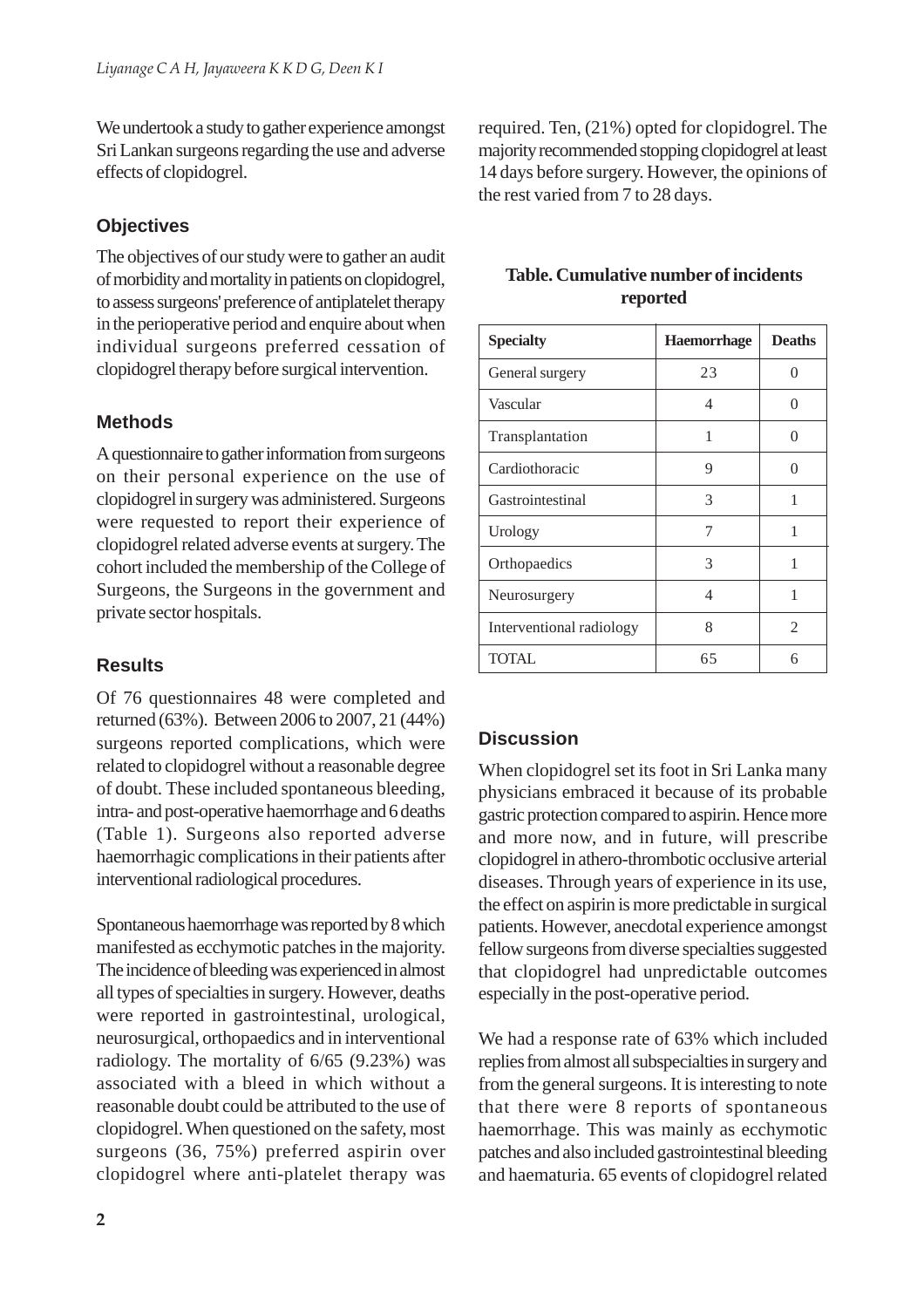bleeds amongst 48 surgeons in a span of one year and 6 deaths clearly indicate the gravity of this situation. Deaths were more frequent in surgeries where small volume of bleeding could cause disastrous complications, as in neurosurgery and bleeding from organs where haemostasis is difficult like in the genito-urinary system and the solid organs. In Sri Lanka the incidence of road traffic accidents is rapidly increasing (6) as are the admissions to the Neurosurgical Department of the National Hospital of Sri Lanka (7). Emergency operations on patients already on clopidogrel after road traffic accidents would result in increased morbidity compared to current projections (8).

The major side-effect of antiplatelet therapy is haemorrhage. The risk of bleeding must be balanced against the risk of an atherothrombotic event. There is no doubt that clopidogrel is an effective drug. However, it is interesting to note the following trials on its clinical implications.

The Clopidogrel versus Aspirin in Patients at Risk of Ischaemic Events (CAPRIE) study compared the efficacy of aspirin against clopidogrel over 1-3 years (9). Clopidogrel would be expected to prevent 24 vascular events for every 1000 patients treated over 1 year whereas aspirin would prevent 19. Severe gastrointestinal haemorrhage was slightly more common in the aspirin-treated group (0·49 versus 0.71 per cent;  $P < 0.050$ ).

The combined use of aspirin and clopidogrel has an additive antiplatelet effect but clinical effectiveness depends on the precise indications. The Clopidogrel for High Atherothrombotic Risk and Ischemic Stabilization, Management and Avoidance (CHARISMA) trial compared aspirin and clopidogrel with aspirin alone (5). No overall reduction in ischaemic stroke, myocardial infarction or vascular death was noted with dual therapy compared with aspirin alone (6·8 versus 7·3 per cent; RR 0·93 (95 per cent c.i. 0·83 to 1·05)). However, there was a significant increase in moderate bleeding (requiring transfusion) with clopidogrel  $(2.1 \text{ versus } 1.3 \text{ per cent}; P < 0.001)$ .

The Clopidogrel in Unstable Angina to Prevent Recurrent Events (CURE) study examined the effect of addition of clopidogrel to standard therapy, including aspirin, in patients with non-ST segment elevation acute coronary syndrome (10). The risk of stroke, myocardial infarction or vascular death was 9·3 per cent in the dual-therapy group and 11·4 per cent in the aspirin group (RR reduction 20). However, this was at the small cost of significantly increased major bleeding in the clopidogrel group compared with aspirin alone (3·7 versus 2·7 per cent;  $P = 0.001$ ).

The above is evidence to the higher risk of bleeding associated with clopidogrel use. It is beyond the scope of this article to suggest that aspirin is better than clopidogrel, except to say, that prescription of clopidogrel should be done with responsibility and with properly laid down protocols. But the participating surgeons were more in favour of aspirin as they felt that aspirin induced bleeding was less severe and manageable.

The duration of cessation of clopidogrel, like aspirin, depends on the antiplatelet effect of the drug which persists until new platelets are produced and aggregatory responses return to normal. This usually takes about 7 days (2).The recommendation in the formularies is to stop clopidogrel about 5 days prior to the intervention. But the majority of the surgeons were of the opinion that clopidogrel should be omitted at least for 2 weeks.

### **Conclusion**

Clopidogrel was associated with haemorrhagic complications in 65 patients in this limited survey of surgeries from the years 2006 to 2007. The mortality associated with such haemorrhage is likely to be around 9%. The recommendations for patients using clopidogrel in the perioperative period would be withdrawal of therapy, use of platelet function studies to assess suitable timing of surgical or radiological intervention, to be aware of the need of platelet transfusions to facilitate clotting in the perioperative period and in high risk patients, to consider alternative anticoagulants such as low molecular weight heparin.